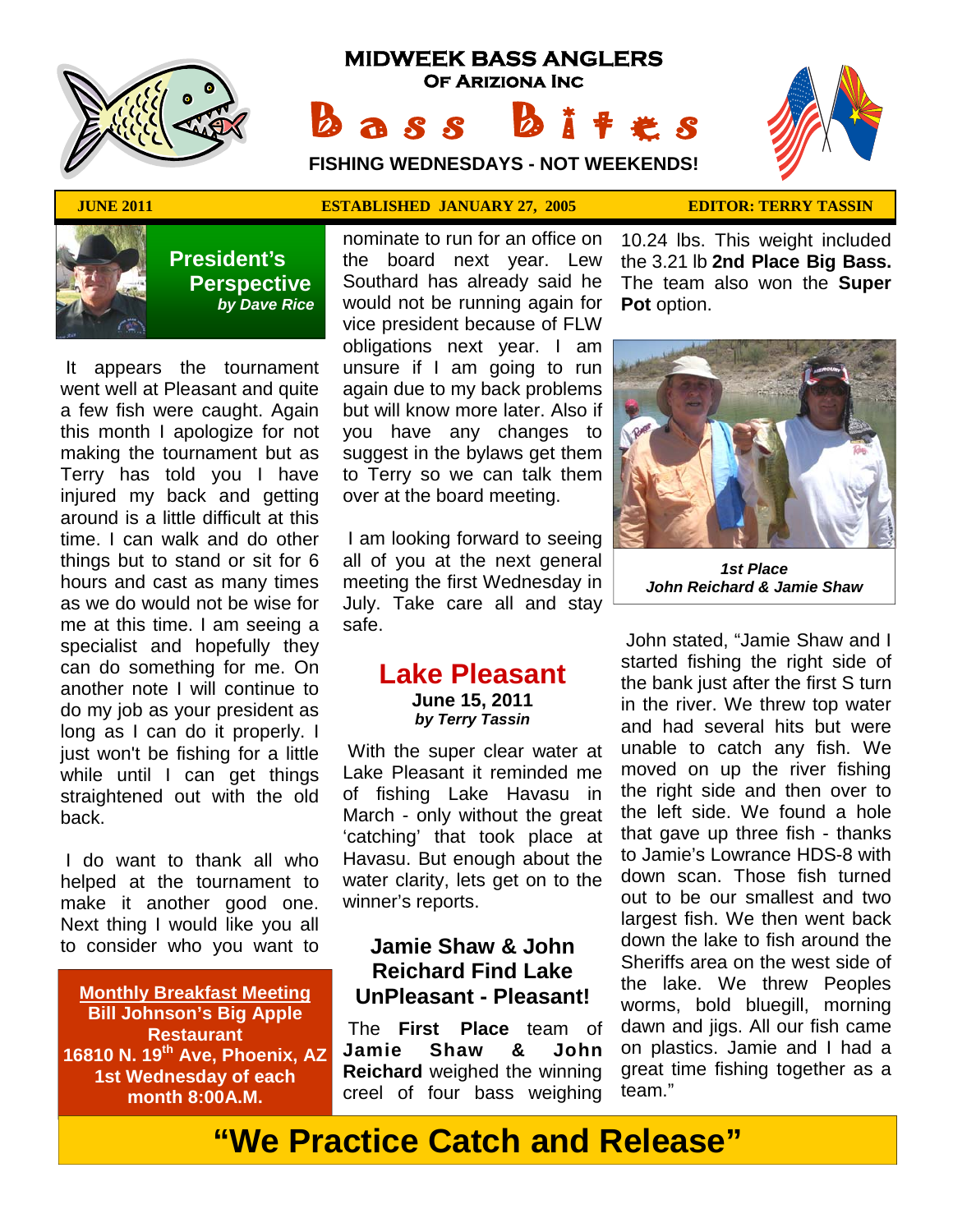

*2nd Place Big Bass Jamie Shaw* 

 In **Second Place** the team of **Gary Asmus & Tai Au** finished with 9.46 lbs for their five bass.

 Tai remarked, "Lake Pleasant can best be compared to a woman. She's complicated, changes her mind all the time, confuses you, and let's face it…she can be downright brutal at times. She has put smiles on my face at times but has broken my heart many times.

# **Next Meeting Next Tournament**

Our next club general meeting is scheduled for **Wednesday, 6 July** starting at 8:00 AM, at Bill Johnson's Big Apple Restaurant, 16810 N. 19th Ave (just south of Bell Road on 19th Ave on the west side of the avenue). We hope you will come early and have breakfast together.

The next club point tournament will be our **ANNUAL NIGHT** event at **Lake Bartlett** on **20 July 2011.** Club launch headquarters and weigh-in location will be announced. Tournament hours are **5 PM to 12 Midnight**.

She and I have a love hate relationship but I was happy to say that she was forgiving during the tournament.

 Anyway, this is my second showing in Midweek. I feel very lucky and fortunate to have done so well thus far with the partners I've drawn. Gary Asmus is just an awesome guy and any non-boater would be lucky to draw him. Gary and I had decided to go pre-fish on Sunday. We both shared our experiences on the way to the lake and decided we would check out my usual spots since I used to live a few minutes from there.

 First spot we pulled up to was on the main lake. It was a flat that led to a steeper wall with points and some small cuts on it. Gary got to work very quickly and caught a nice keeper on a Reaction Innovations Skinny Dipper in Money Shot Violet. A few minutes later, I answered back with a 6 inch Gary Yamamoto Senko in black/blue fleck and caught a nice 3.5 lber. We decided to leave to check out what was happening in the other areas of the lake. By the end of the day, we had pattered main lake points, steep walls, and banks near deep water that is near creek/lake channels using a combination of swimbaits, Senkos, and dropshot.

 On judgment day, we decided that we would do a "re-run." The fish were still there but it seems like they shrank in size. I believe we had a limit around 8:00 AM with two tiny little guys. It took us until 10:00 AM to cull them out.

 We used mostly drop shot and Senkos and worked the banks. The drop shot was the ticket to working the deeper banks near the creek and lake channels. We caught our fish in anywhere from 5 ft to 30 ft of water. I was using both the 5 inch and 6 inch Senkos in various colors. I used a darker color like black/blue fleck or purple/blue fleck before the sun came up. After the sun came up, I switched to lighter colors like the light watermelon with small red fleck. My color choice was pretty much the same for the dropshot. Darker colors when there was little light out, lighter colors when the sun came up. We didn't get bit using swimbaits that day except for a few stripers.

 Since I had to be at work at 12:00 sharp, we headed in at 10:30. After loading up the boat, and weighing our fish, I left to go to work. For those who didn't know, I work for Liberty Mutual and if you need a quote, please don't hesitate to contact me. Anyway, I thought we were sitting just outside of check range. I was very surprised to learn that we tied for second place for weight. We just squeezed by for second place beating Daniel Elias and Ralph Skelly by a few drops of water for big fish. I think it was 0.03 lbs.

 Thanks again to all the guys at Midweek for making this event possible. You guys are awesome! Congrats to the winners!"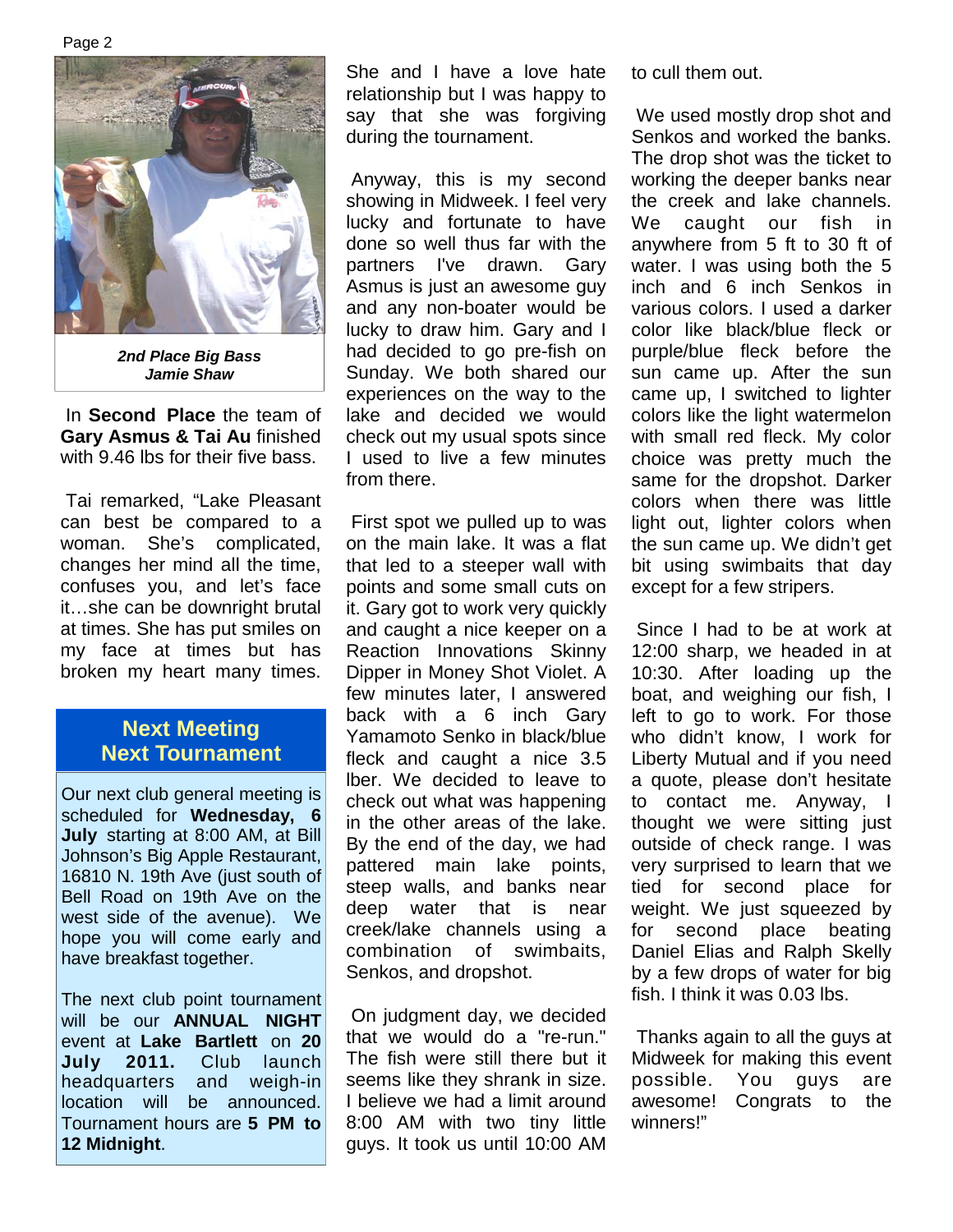**Team Daniel Elias & Ralph Skelly** weighed five bass for 9.46 pounds and took home **Third Place** honors.



*3rd Place Ralph Skelly & Daniel Elias* 

 Daniel said, "I was pretty excited to be fishing Lake Pleasant again as I consider it my home lake. I was also excited to fish with Ralph as I have never had the pleasure of sharing a boat with him.

 Our day started out with some trouble. Just as we passed the start boat I noticed that my motor lost a cylinder and then another, and then the entire left bank before it died. I quickly discovered that I had a fuel leak and after a little work was able to cut the hose and patch it back together. It looks like the hose got dry rotted most likely from the ethanol in our fuel. I didn't start using ethanol treatment until about 10 months ago but the damage was already done. I guess I'll have to talk to Clay and buy some more of that Lucas Oil stuff and make sure I use it

#### **Membership**

As of June 17, 2011 the Midweek Bass Anglers of Arizona consists of 81 active

religiously.

 After I cut and put a temporary fix on the fuel line I didn't have enough line left to turn my motor to the right so if we needed to make a big right turn I had to turn to the left and bring the boat all the way around.

 I had fished the lake a few times over the last two weeks and had been doing pretty well. The bite at first light was definitely best and my bigger fish were consistently coming before the sun cleared the horizon. After the motor trouble we were a little behind the 8 ball so to speak and were never able to get any quality bites.

 We moved around a lot and covered quite a bit of water and we were rewarded with quite a few fish; they just weren't the size I had been catching over the past two weeks.

 We had to make a gut wrenching decision when Ralph caught a fish that

probably would have been our second or third biggest. It was hooked in the gills and was bleeding pretty bad. We put it in the livewell and stopped fishing while we debated on whether or not to keep it. We eventually decided that it probably wasn't worth risking the potential half pound penalty for a dead fish so we sent him back into the lake. He swam off ok and we kept wondering if he would have survived in the livewell.

 We ended up tied with Tai for second, no pun intended, who was fishing with Gary but we slipped from 2nd to 3rd since their big fish weighed 0.03 lbs more than ours!

 I can't help but wonder if we made the right decision releasing that fish and I guess we'll never know.

 I sure enjoyed fishing with Ralph; he's a lot of fun and a really great guy. I hope we have another opportunity to fish together soon; I'm certain it would be a blast."

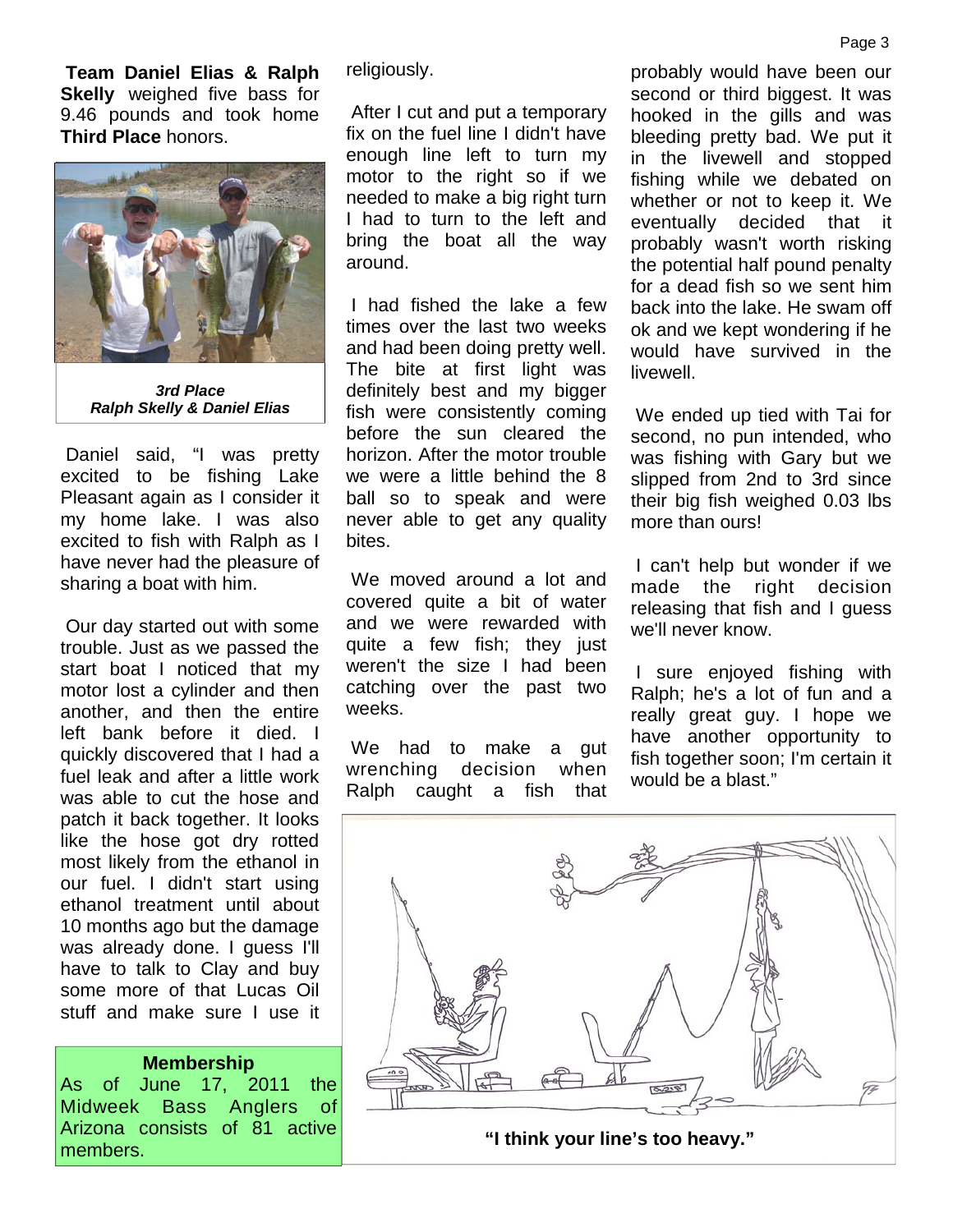The **4th Place Team** of **Steve Cook & Bill Roscher** weighed 8.28 lbs for their four bass catch. They also took home the **1st Place Big Bass** prize for their 3.39 lb bass.



*4th Place Bill Roscher & Steve Cook* 

 Steve commented, "I had a great time fishing with Bill Roscher. I can't tell you what a treat it is to get to hang out with such a distinguished gentlemen and hear of all his great accomplishments. The fish we caught were all 'up the river' on a drop shot. The color of choice was red. The fish seemed to be located along the steep banks that had the big chunk rocks in about twenty feet of water."

 Bill Roscher added, "I am pleased to join the august group of our members who achieve the "money" status. I want to thank Terry Tassin, who is in another veterans support group I belong to, for introducing me to the MBA. He said that I could put some extra info in this article if I wanted to.

 For a guy who started fishing in the 30's using a cane pole, string, bobber made out of a bottle cork and a hook, to now be fishing in this group is a

wonderful feeling. I have only fished for food up to now having had a small cabin cruiser on Lake Powell for almost thirty years and fishing for crappies in the three pound range in the mid 70"s.

 Steve and I prefished and he asked me if I was in all the pots. I said yes so he said then we are a team and will share anything we win. I told him that I probably had the best part of that agreement. However, I did hold up my end of the deal I am happy to say. On tournament day we lamented over the fact that we only had four fish in the live well. Especially, after we lost a couple. After seeing the results I see that many wished they had had four fish. It was a hard day of fishing and I really learned a lot from Steve during our two days together.



*2nd Place Big Bass Steve Cook* 

 I have been lucky to have been partnered with some great guys. This is especially true since I have only been a member since October of last year. I am very pleased how everyone has assisted this 'senior' senior citizen on each of our outings. Thanks again to all the members I have fished

with and those I will fish with in the future. I especially want to thank Terry for bringing me into the MBA where the equipment used is somewhat better than that which I started out with some 75 years ago. As Terry says I hope I have a lot of tight lines in the future."

 The **Goon Fish pot** went to **Larry White** for his 2.59 lb catfish.



*Goon Fish Pot Winner Larry White*

**Statistics for the tournament**: 34 men fished 6 hours each, bringing 55 keeper bass to the scales for a total weight of 91.91 pounds with a 2.70 pound average per fisherman. All but one fish were released back into the lake after weighin to fight again another day.



**5 lb Pot:** After three straight tournaments with a 5 pounder coming to the scales no one could land one at Pleasant or as many people say "Lake Unpleasant". The pot of \$230 will roll over to our night tournament at Bartlett next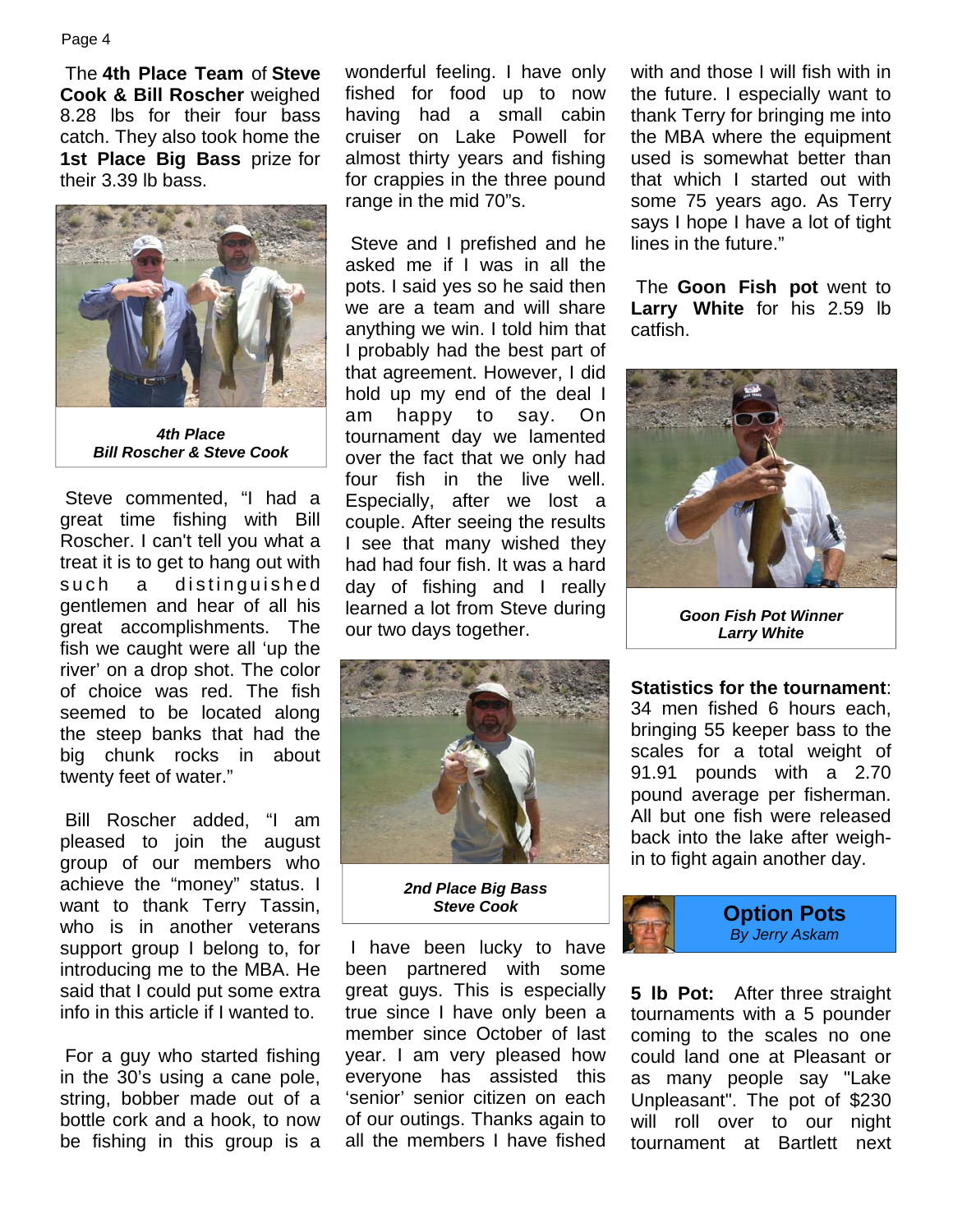month. Steve Cook brought in the tournaments big fish at 3.39 lbs.

**Goon Fish Pot:** Larry White won the pot worth \$140 with a 2.59 lb Catfish edging out a stripper caught by Ernie Arvizu. Congrats Larry!

**Super Pot:** Tournament winners Jamie Shaw and John Reichard won the Super pot worth \$140 and also had the tournament  $2^{nd}$  Big Bass and take home a total of \$548. Great job guys!



#### **Bits & Pieces**  *By Daniel Elias*

### **Non-Boater Success**

 I was watching a fishing show on television the other day called "Ultimate Match Fishing". I'm sure many of you have seen it. Two professional anglers compete against each other while fishing out of the same boat and trade control of the trolling motor a few times throughout the day. The goal is to catch the largest five fish limit of fish. The angler in the back of the boat cannot at any time cast his lure forward of the boat consoles without being penalized. The angler controlling the electric motor commonly tries to "backseat" his competition by positioning the boat nose-in to the shoreline or very close and parallel to the bank in order to reduce the casting angles available to his competitor on the back deck. Although at times this can be somewhat successful there are many occasions where the angler being back-seated catches more and larger fish than the person up front.

 Watching this chess match of sorts go on brought back some memories of my early days fishing tournaments as a nonboater. I didn't have a boat, heck I didn't even have a driver's license yet! I fished club and federation tournaments and none of them had the shared weight format that we enjoy in Midweek Bass Club. The non-boaters didn't just fish against other nonboaters; we competed against the boaters as well including the one you were paired with.

 I was on my own, I didn't know very much about bass fishing and most of my boaters didn't take the time to explain what they were doing or how we would be fishing. But why would they? I was their competition. I do not want to discount the fact that I did draw some excellent boaters at times and gained much knowledge from them. However, there were many times that I didn't have a whole lot of water to fish. Sometimes that was intentional. sometimes it wasn't. There are many situations where you don't have much room to cast based on the weather conditions or the pattern your boater is fishing. The wind can blow so hard at times that the back end of the boat can get blown out and away from the shoreline and that's not the boater's fault.

 I had to find ways to catch fish and be competitive from the

back deck. The first and most important thing I learned as a non-boater was to never throw the same bait as the person in the front of the boat. Sure, it can be very tempting especially if he is filling the boat with fish. Take a second and think about it though, he's throwing in front of you and most of the water you will fish is what I refer to as "used water". If the bass like the bait your boater is throwing they will strike his first because they see it first. If they don't like his bait and he doesn't get bit you probably won't fare any better if you're throwing the same thing.

 I always tried to mix it up. If my boater was throwing a crankbait, I might try a spinnerbait. If he was using a topwater popper, I might tie on a spook. If the fish were feeding on craws on the bottom and he was using a jig, I might fish with a Texas rigged brush hog. I rarely use the same color especially if we're still developing a pattern. If the fish only seemed to attack his jig and I couldn't get bit on any other bait I may tie on a jig but I will use a slightly different size or color to give the fish a different look. If a crankbait is definitely the ticket and my other baits aren't producing I'll throw a slightly shallower or slightly deeper running model that's a different color than the one he's using.

 Another important thing I learned was to watch where my boater is casting. I try to place my casts in the areas between where his casts have been made in order to fish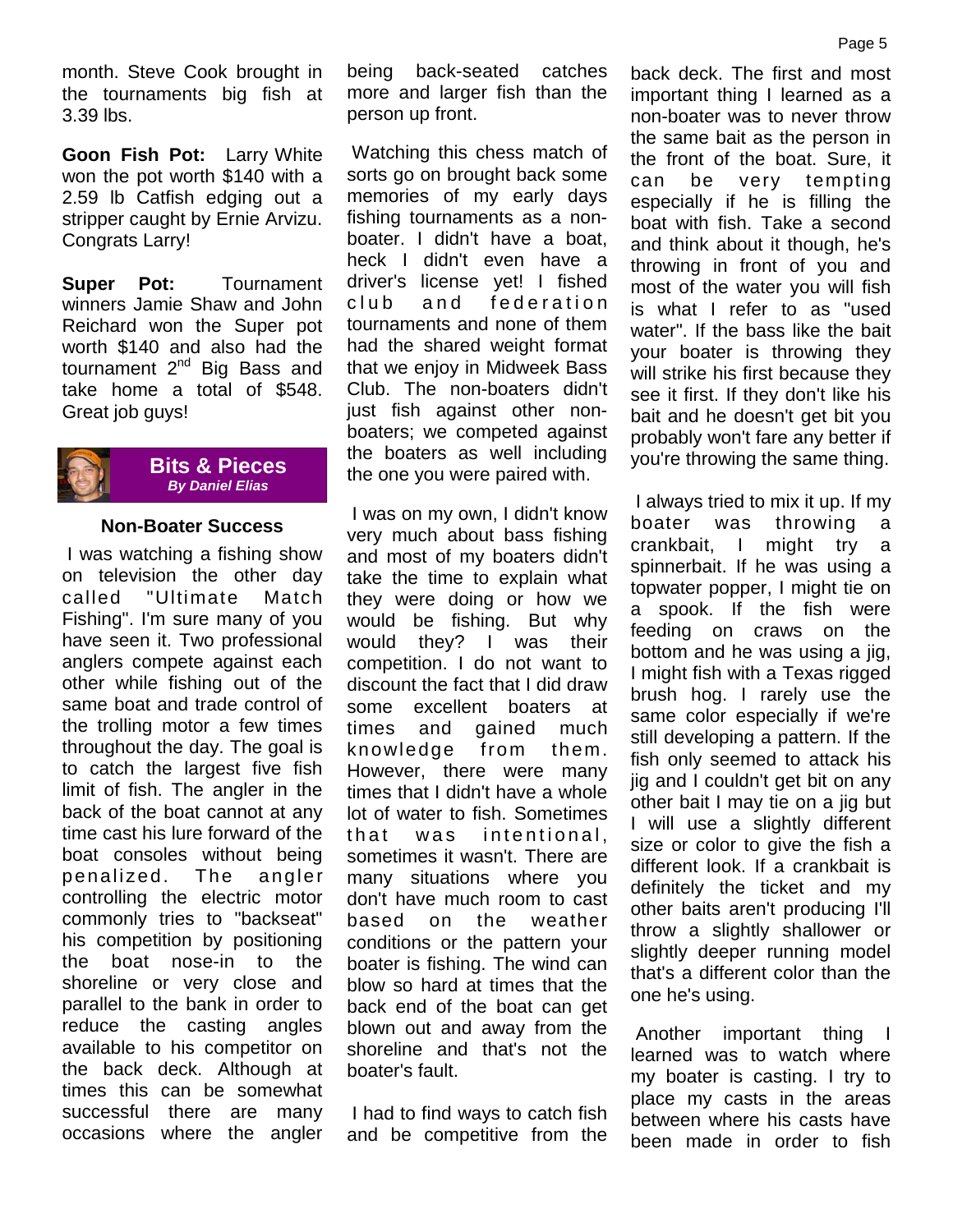where he hasn't. If he's moving slow and being very thorough I try to change up the angles and show the fish my bait from a different direction.

 One of the hardest things to deal with as a back-seater is fishing with someone who has their boat close to the bank and is paralleling the shoreline. This is often a necessary and very successful way for a boater to fish. He can keep his bait in the strike zone throughout the entire cast and can cover water very quickly. Unfortunately, this severely reduces the amount of water that the angler in the back of the boat has available to fish. You can't really cast forward and there isn't much water between the boat and the bank where you can work your lure. When this happens don't get frustrated and put your rod down, maintain a positive attitude because you can still be successful.

 I learned a few ways to catch fish from the back of the boat when we're paralleling the shoreline. If we are fishing a steeper bank with chunk rock or cracks in the rock I like to under hand pitch a jig into the cracks and shade pockets as we pass them. Sometimes some of the biggest fish hang in these cracks and shade pockets and if the boater is casting forward he isn't fishing these areas. The second thing I like to do when I can't cast forward is to simply drag a Carolina rig behind the boat. I have caught some very big fish doing this and so have some of my non-boaters. It can get hung up at times and you end

up breaking off some gear because it is too difficult to turn the boat around and go all the way back for it which may not help anyway. The last thing I like to do when fishing from the back of the boat while paralleling is to fish a very small hair jig. I either fish it using the "float & fly" technique or by simply letting it slide over the rocks behind the boat. If you don't know what the float & fly technique is it's very easy to learn. You just tie on a very small hair jig, (I like to use either a 1/16 oz or 1/8 oz) and place a small bobber above the bait at whatever distance you think the fish are holding beneath the surface. Cast it out behind the boat and let it float along as the boat moves down the bank. Fish it just like a kid would that's fishing a night crawler below a bobber. When the bobber goes down reel in the fish, it's that simple.

 Fisherman's Choice Pro Shop now carries some awesome hair jigs made by Spro that seem to work very well.

 There are times where fishing as a non-boater has its definite advantages. I fished a tournament one time where my boater positioned his boat out on the end of a very long point. The wind was blowing about twenty five miles per hour right into that point and my boater was struggling all day to keep his boat from blowing into the rocks and the front of the boat was pointed away from the bank. I just sat down in the chair without a care in the world and pulled a Carolina rig across that point. I caught 18 pounds of fish at Alamo on that

single point while my boater struggled to get a limit. I ended up winning that tournament handily.

 There are days now when the wind is blowing hard and I'm fighting the trolling motor. I wish I could just sit in the back of my boat like I did that day at Alamo. I wouldn't have to worry about keeping the boat in position and I could just fish.

 Thankfully the Midweek tournaments aren't structured like Ultimate Match Fishing and the guy in the back of the boat isn't getting deliberately backseated. Our anglers work together as a team to try to put together the biggest sack of fish that they can and that's a good thing.

 It seems that the non-boaters that keep an open mind and throw something a little different than their partner usually have a little more success come tournament time.

 It is amazing what you can lean from the back of the boat at times. I gained so much knowledge fishing as a nonboater during the couple of years that I did it. Looking back, I would do it again in a second and I wouldn't trade that time for anything because it truly made me a much better angler.

#### **AND THAT'S HOW THE FIGHT STARTED!**

My wife sat down next to me as I was flipping channels. She asked, "What's on TV?" I said, "Dust." And then the fight started…..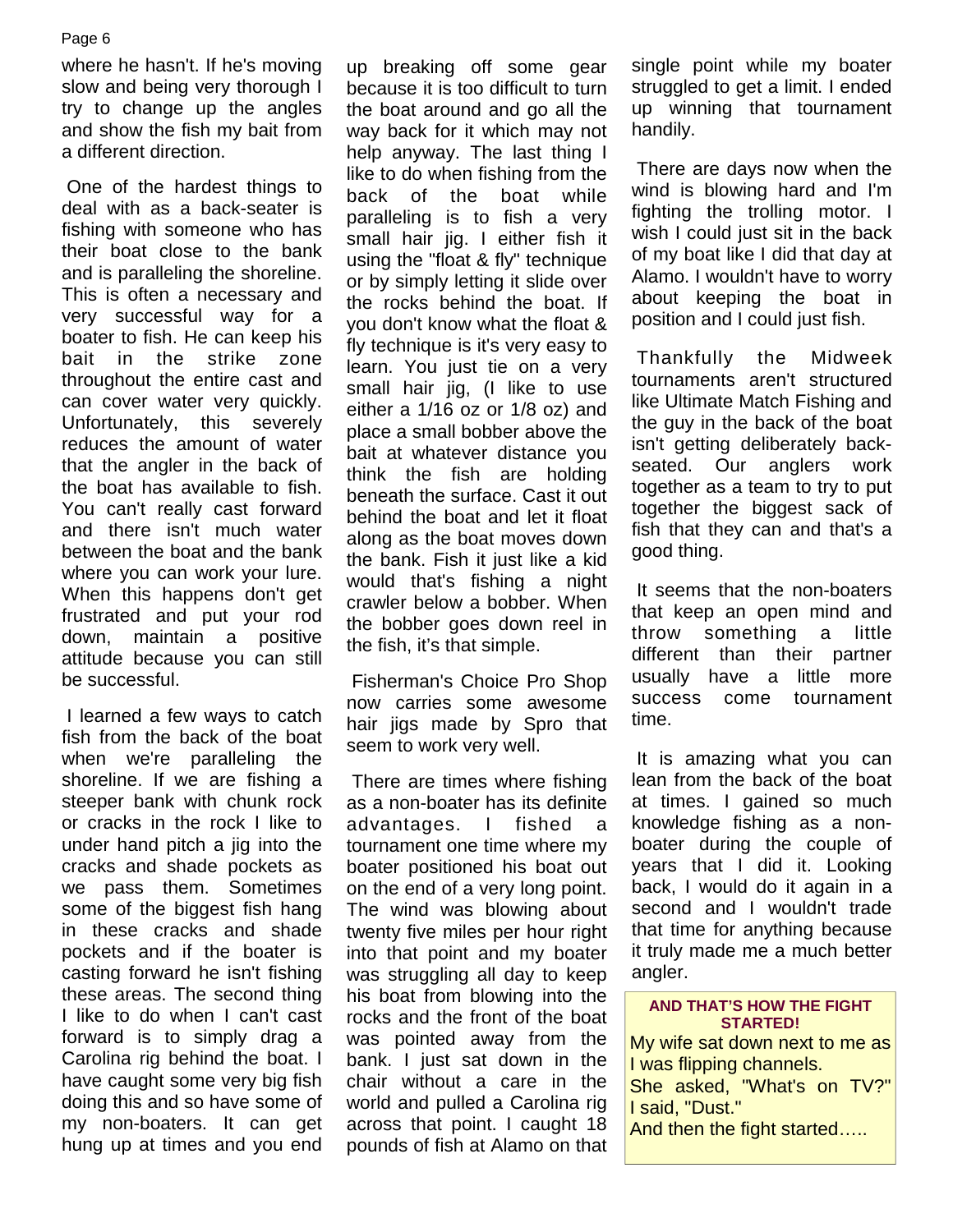# Photo Scrapbook - Lake Pleasant - June 15, 2011